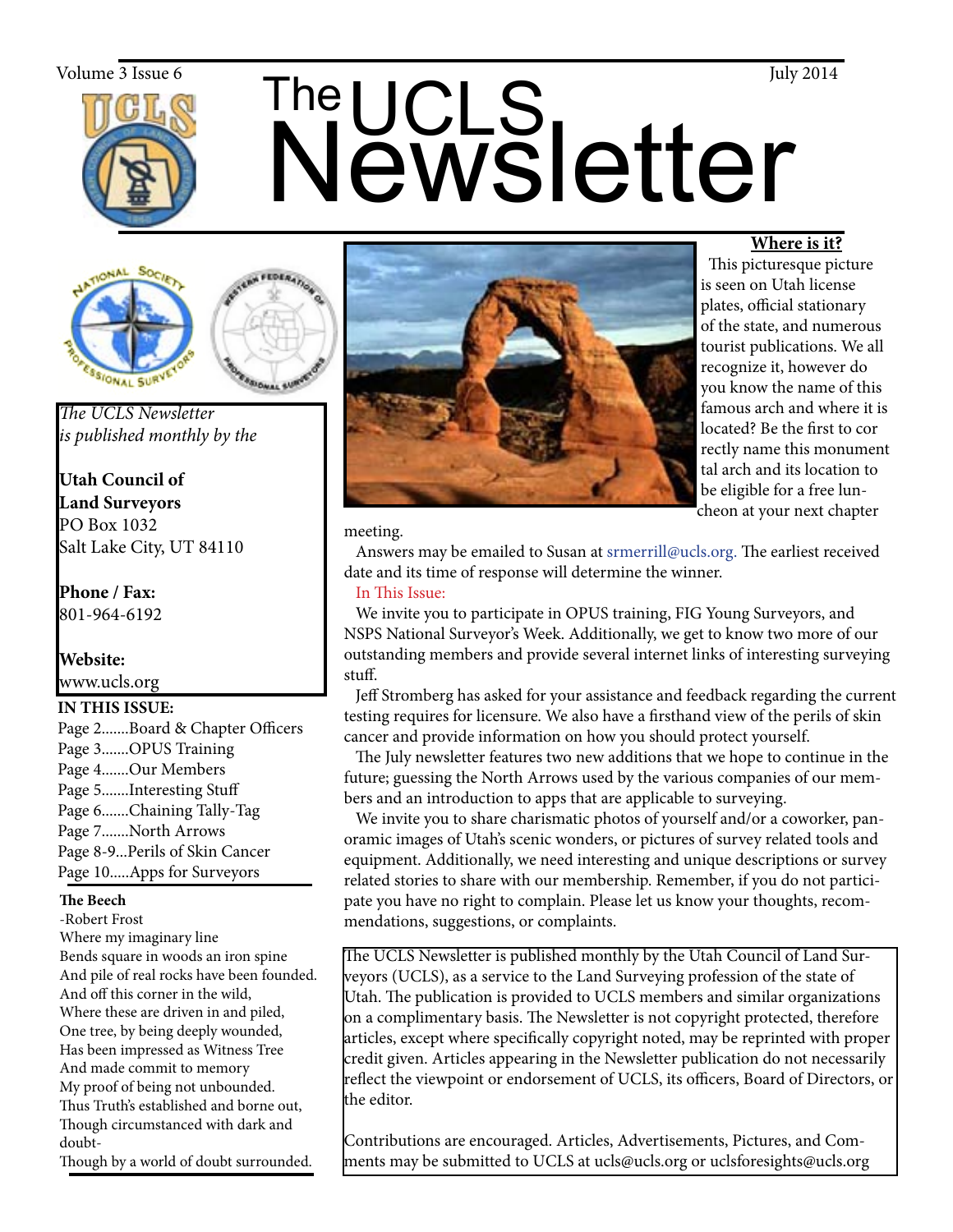### **Utah Council of Land Surveyors Executive Board and Committees**

### **UCLS Executive Board 2014**

**State Chair** Kenneth Hamblin (CC) 59 N. 2120 East Circle St. George, UT 84790 Business: (435) 673-3075 khamblin@infowest.com

### **State Chair Elect**

Scott Woolsey 43 S. 100 E. Suite 100 St. George, UT 84770 Business: (435) 628-6500 Fax: (435) 628-6553 scottwoolsey@alphaengineering.com

### **Past State Chair**

Ernest Rowley (GS) 3648 W. 6050 S. Roy, UT 84067 Business: (801) 399-8353 Fax: (801) 399-8316 erowley@co.weber.ut.us

### **NSPS Governor**

Steven Keisel (SL) 604 S. Blossom Circle Fruit Heights, UT 84037 Business: (801) 468-2043 Fax: (801) 468-2045 skeisel@slco.org

#### **West Fed Representative**

Michael W. Nadeau (SL) 5226 W. Ashland Rose Dr. Herriman, UT 84065 Business: (801) 569-1315 Fax: (801) 569-1319 mikenadeau.ucls@gmail.com

### **Book Cliffs Chapter President**

Ryan Allred P.O. Box 975 Duchesne, UT 84021 Business: (435) 738-5352 Fax: (435) 738-5722 dallred@ubtanet.com

### **Book Cliffs Chapter Representative**

David Kay 85 S. 200 E. Vernal, UT 84078 Business:(435) 789-1017 Fax: (435)789-1813 dkay@uintahgroup.com

### **Color Country President**

Todd Jacobsen 2458 Scenic Drive Santa Clara, UT 84765 Business: (435) 627-4124 Fax: (435) 627-4133 tjacobsen@sgcity.org

# **Color Country Chapter Representative** Roger Bundy

257 Prickley Pear Drive Washington, UT 84780 Business: (435) 673-2918 Fax: (435) 673-2918 rbsurveying@awinets.com

### **Golden Spike President**

David K. Balling 198 E. Shadowbrook Lane Kaysville, UT 84037 Business: (801) 295-7237 dkballing@msn.com

### **Golden Spike Chapter Representative**

Val Schultz 2096 W. 5750 S. Roy, UT 84067 Business: (801) 399-8018 Fax: (801) 825-1320 vschultz@co.weber.ut.us

### **Salt Lake Chapter President**

Brad Mortensen 3268 S. 930 W. Syracuse, UT 84075 Business: (801) 882-6385 btmort@earthlink.net

### **Salt Lake Chapter Representative** Dale Robinson

12227 S. Business Park Dr., #220 Draper, UT 84020 Business: (801) 523-0100 Fax: (801) 523-0990 drobinson@sunrise-eng.com

### **Timpanogos President**

Bradly D. Daley 3814 Sage vista Lane Cedar Hills, UT 84062 Business: (801) 566-5599 Fax: (801) 566-5581 bdaley54@msn.com

### **Timpanogos Chapter Representative**

Jim Kaiserman 1020 Sage Circle Heber City, UT 84032 Business: (435) 657-3222 Fax: (435) 657-3207 jkaiserman@co.wasatch.ut.us

### **Administrative Secretary**

Susan Merrill PO Box 1032 Salt Lake City, UT 84110 (801) 964-6192 srmerrill@ucls.org

**Treasurer** Brad Mortensen (SL) 3268 S. 930 W. Syracuse, UT 84075 Business: (801) 363-5605 Fax: (801) 363-5604 btmort.earthlink.net

# **Chapter Vice Presidents:**

John R. Slaugh jrs@timberlinels.com **Color Country** Bob Hermandson bobh@bushandgudgell.com **Golden Spike** Chris B. Balling chris.balling@guestar.com **Salt Lake** Joe D. Richardson rsinc2002@hotmail.com **Timpanogos** Kevin Bishop kevin.oakhills@gmail.com

### **Chapter Secretary/Treasurer**

**Book Cliffs** Arneldon T. Davis ndavis@sbtnet.com **Color Country** Brad Peterson brad@developmentsolutions.co **Golden Spike** Travis Gower gwlsurvey@gmail.com **Salt Lake** Darlene Jeffreys ostaja@me.com **Timpanogos** Chad Poulsen chad@lei-eng.com

#### **Committees & Committee Chairs**

**Legislation** Doug Kinsman dkinsman@co.tooele.ut.us **Education** Dan Perry perrydl@uvu.edu **Publication** Steve Keisel svkeisel@gmail.com **Standards & Ethics** Steve Dale Steve.Dale@wvc-ut.gov Tim Prestwich tprestwich@rivertoncity.com **Membership** David Balling

dkballing@msn.com **Public Relations** Randy Smith rdsmith@utah.gov **Testing** Darryl Fenn dfenn@merid-eng.com

**Workshop & Convention** Ron Whitehead ron2@washco.state.ut.us **Historical** K. Greg Hansen gregh@haies.net

 Jerry Allred jallred@ubtanet.com **Construction Survey**

 David Mortensen DMortensen@bushandgudgell.com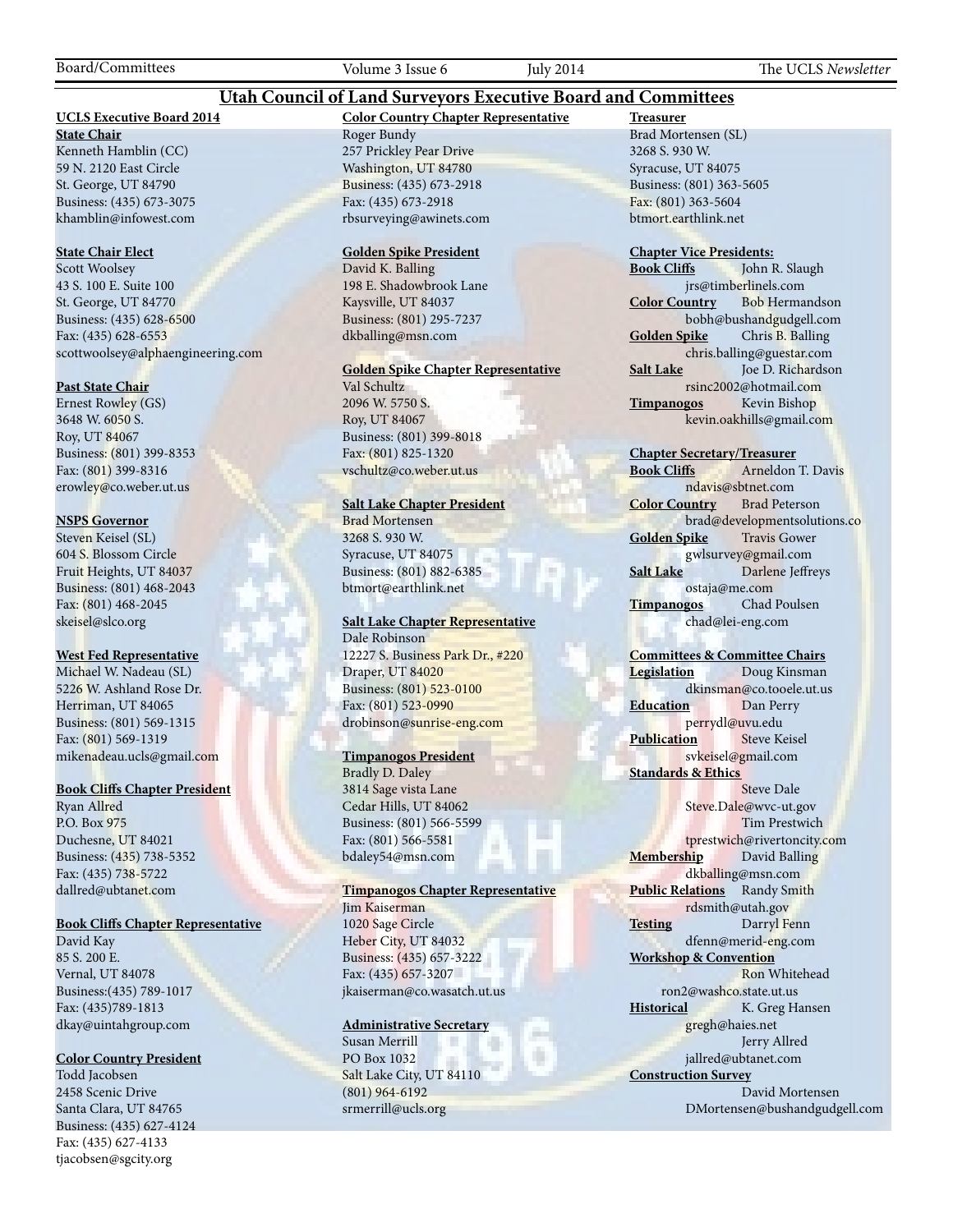Hi All, Page 17 Volume 16 Issue 5 May 2014 Tampa 16 Issue 5 May 2014 Tampa 16 Issue 5 May 2014 Tampa 16 Issue 5 May 2014 Tampa 16 Issue 5 May 2014 Tampa 16 Issue 5 May 2014 Tampa 16 Issue 5 May 2014 Tampa 16 Issue 5 May 2014 Tampa

This is to notify you of an **OPUS-Projects Training** class offered **August 13th and 14th 2014** at the Weber **County Office Building** in **Room 312**. Bill Stone NGS Southwest Region Geodetic Advisor will be the training instructor.  $\frac{3}{2}$ 

> To see more information and/or to register for the training click here

http://www.ngs.noaa.gov/corbin/class\_description/ OPUS\_Projects\_UT\_0814.shtml

which will take you to the NGS web site or call or email me or Brad Mortensen and we will be happy to help you.

> Thanks, Val

http://www.ngs.noaa.gov/OPUS/getDatasheet.jsp?PID=MZ0013&style=modern

**Val H. Schultz PLS** Weber County Survey 801-399-8018 that because the position called out on the position called out on the NGS dates in the NGS dates vschultz@co.weber.ut.us  $\mathbf{v}$ an I will alter the sensor to the report to the 12 can live control to the 12 can live control to the 12 can live

*Member Utah Council of Land Surveyors Weber County Surveyors Office 2380 Washington Blvd., suite 370 Ogden, Utah 84401* **(801) 399-8020 COPUS DB. I** have to submit my shared solution to  $\theta$ . If you would can find care to see the finished solution to  $\theta$ . If you would can find care to see the finished solution to  $\theta$ . If you would can f *(801) 399-8316*







**National Surveyors Week**

Well it is almost that time of year again to get ready for National Surveyors Week, and we need your help.

NSPS would like each state to put forward the name of an individual from your state to work with us to prepare for National Surveyors Week. We are looking for people who are interested in geodetic surveying who can help spread the word in your state to help improve the current geoid model. This year we saw some great participation and innovation form a number of states and we would like to help share these innovations across the country.

Please reply to me with the name of an individual from your state who would be interested in working on a National Surveyors Week committee.

Thank you and regards,

**Frank Lenik, PLS Registered in DE, NJ, NC and PA Delaware Valley Representative** Lecia Geosystems, Inc. -Division of Hexagon AG 48 North Main Street Woodstown, NJ 08098 United States Phone: (856) 275-3210 E-mail: frank.lenik@leicaus.com

Please let a member of the UCLS Executive Board know if you are interested in participating in this worthwhile endeavor.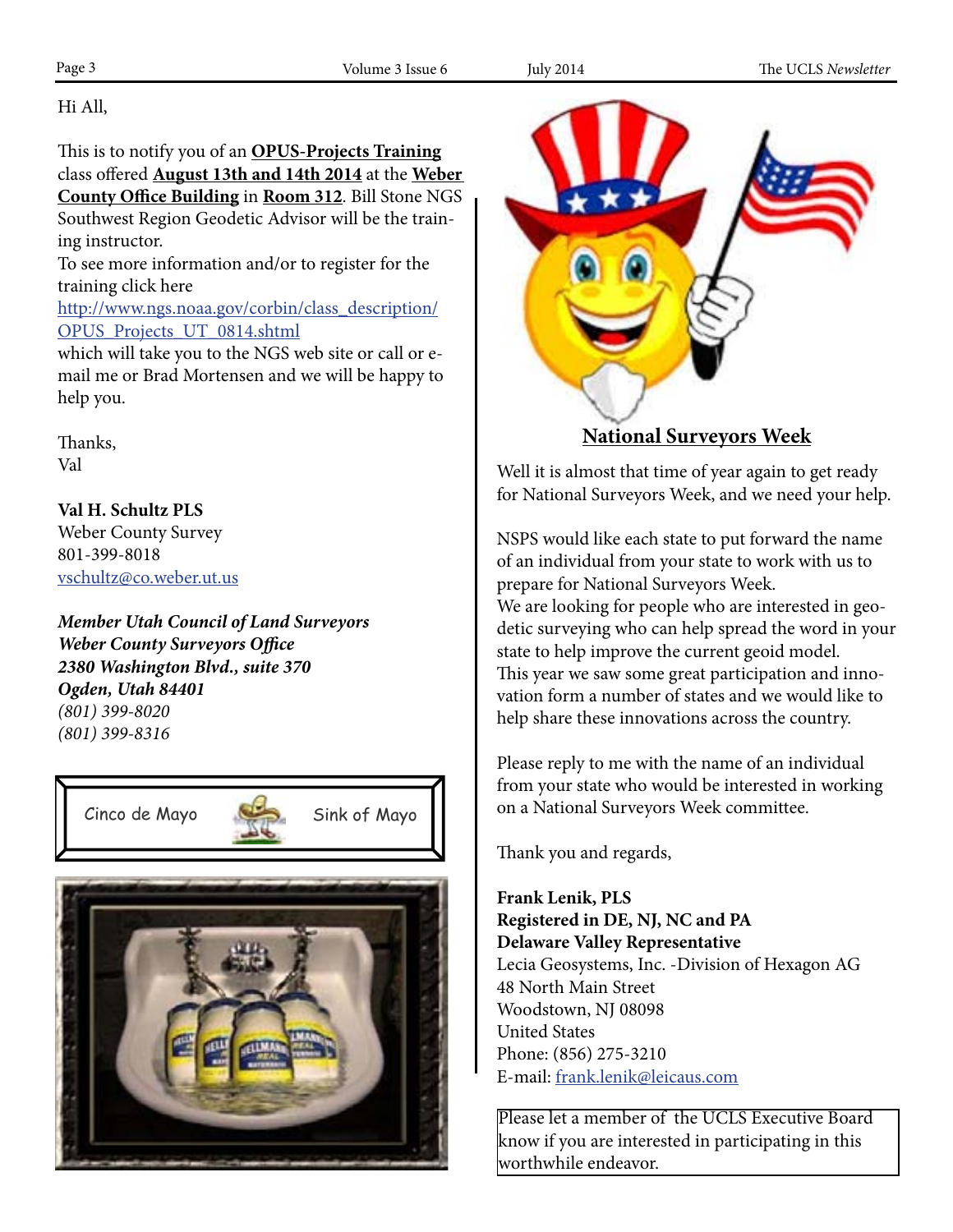# **GETTING TO KNOW OUR MEMBERS**

# Name: **Dennis P. Carlisle**

Residing in: **Genola, Utah**

My spouse is **Darlene (daughter of a Surveyor)** and we are the proud parents of **4 terrific married children (two daughters and two sons) and grandparents of 7 awesome grandchildren who can do no wrong.**

My hobbies and/or interests include: **hobby farming (raising miniature beef cattle and 1 ornery goat, chickens, pigeons, etc.), camping, spending time with grandkids, ATV riding, doing anything with a worm-drive saw and a nail gun, travel.**

When I retire, **I want to serve a mission for the LDS Church and do all of the above times more often.**

I have been a member of the Utah Council of Land Surveyors since **approximately 1990** and wish they would **hold one of our yearly Conferences in San Diego! I admire those members who devote so much of their time to protecting-promoting our profession.**

My current employer is **Focus Engineering and Surveying, LLC in Sandy, Utah**. **I am one of two Senior Land Surveyors. I am responsible for coordinating the Boundary/ALTA/Subdivision projects. Our other PLS coordinates and directs all of the construction staking associated with our projects.**

I have been employed by this company since **2012** but have been surveying since **1980 and have been licensed in Utah since 1991. I am also licensed in Arizona, Colorado, and Wyoming.** I became a surveyor because **my father-in-law told me that I would travel less (in the early '80's I was working construction and out of town a lot) as a Surveyor. I took him for his word and spent the next few years---out of town. But I fell in love with using math in the great outdoors. Using cool instruments and seeing new country was exciting, too.** During the past **30+** years, **technology** seems to have had the greatest impact on the surveying profession. However, during the next **10-20 years, when many of us will retire, I believe technology may become one of our downfalls as our young replacement Surveyors forget about the 'art' of Surveying while focusing only on the 'math' or 'science' of the profession. I see way too many up and coming Surveyors who can run a GPS and** 

**draw lines in C3D, but do not understand the basics.**

In my opinion, **the future of surveying is brights if we, who are in the profession now, commit to protecting & promoting Surveying while properly training-mentoring our replacements.**

Name: **John Carroll**

Residing at: **Elisnore, UT**

My spouse is **Joan** and I am a parent of **0** children.

My hobbies and/or interests include **hunting, fishing and traveling to visit the National Parks.**

When I retire, I want to **hunt, fish, and travel.**

I have been a member of the Utah Council of Land Surveyors since **approximately 1999** and wish they would **put more emphasis on research pertaining to the PLSS.**

My current employer is **N/A - retired**

My position or title was **Cadastral Surveyor** and I was **responsible for cadastral surveys in CA & UT.**

I was employed from **1984-2008** but have been involved in the surveying profession since **1978.** I became a surveyor because **I loved to work outdoors.**

During the past **20** years, **GPS** has had the greatest impact on the surveying profession.





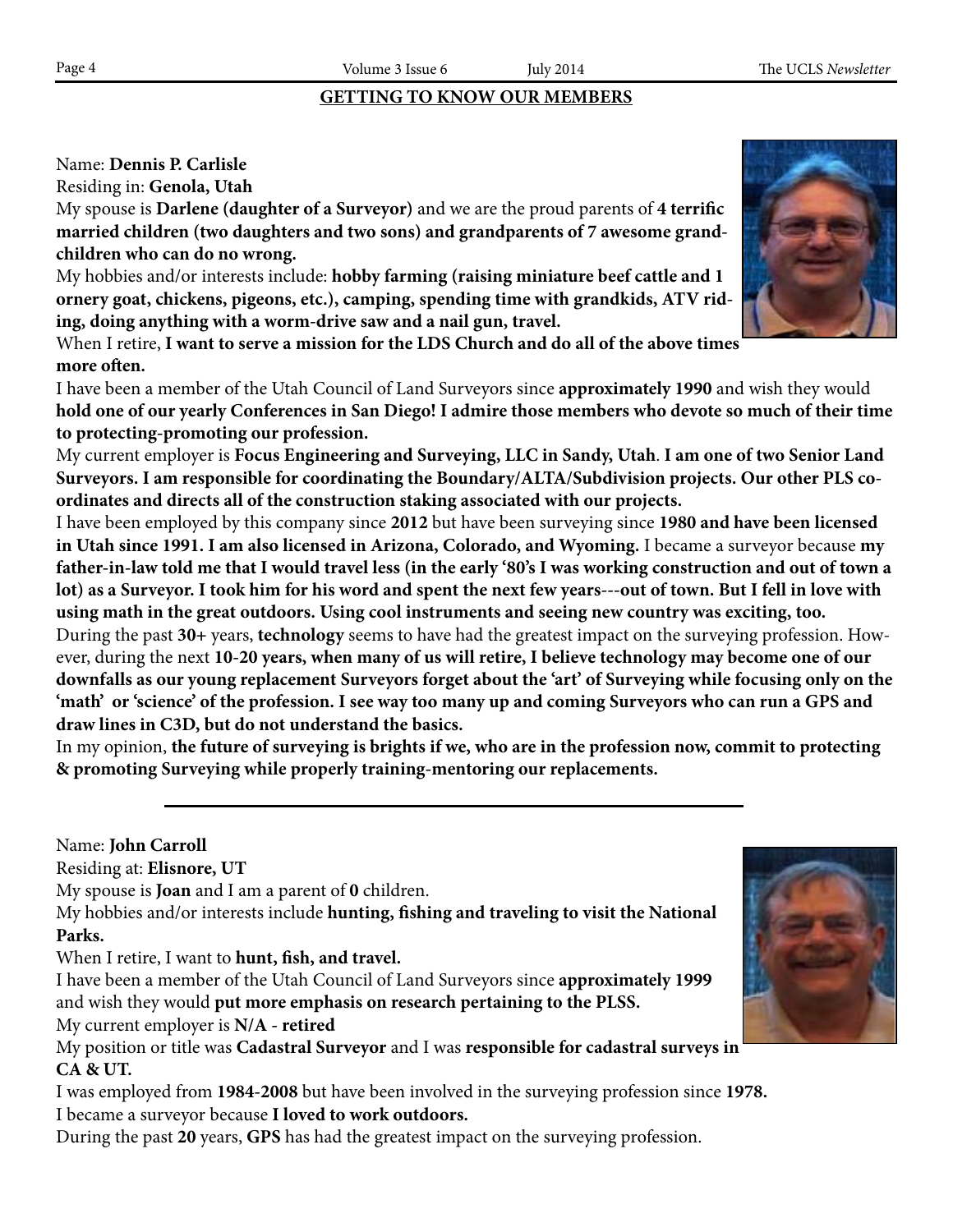# **Young Surveyors**

Dear Colleagues,

For those of you who don't know me my name is Frank Lenik and I am a licensed land surveyor from New Jersey.

I am currently the Area 2 Director for the National Society of Professional Surveyors.

At our spring meeting I was charged with helping the FIG Young Surveyors become more involved with our national organization.

The FIG Young Surveyors is a growing movement of surveyors under the ago of thirty five, many still enrolled in college programs.

Toward that end I am writing to all of you to ask for your assistance and participation.

Those of you to whom this email is addressed are listed on your state society's web page as the current president of your society.

Those who have been Cced are either state executives or NSPS Governor/Directors.

We are current leaders of our profession and it is incumbent upon us to protect and promote the future of our profession.

NSPS would like each of you to consider how the inclusion of young surveyors will help our profession and what we can do to nurture this group.

We would like each state to put forward the name of an individual from your state to work with us and the FIG Young Surveyors.

Please reply to me, so we may form a working group or committee representing each of the states, for the good of our profession.

Thank you and regards, **Frank Lenik, PLS Registered in DE, NJ, NC and PA Delaware Valley Representative** Lecia Geosystems, Inc. -Divison of Hexagon AG 48 North Main Street Woodstown, NJ 08098 United States Phone: (856) 275-3210

E-mail: frank.lenik@leicaus.com

UCLS encourages its membership to become involved in local and national activities and organizations. Please let a member of the UCLS Executive Board know if you would like to work with the FIG young surveyors organization

| Want a cheaper survey in Maricopa County Arizona?                     | <b>Interesting Stuff</b> |  |
|-----------------------------------------------------------------------|--------------------------|--|
| http://link.brightcove.com/services/player/bcpid1851878               |                          |  |
| 743001?bckey=AQ%7E%2CAAAABvZFMzE%7E%2CIXj                             |                          |  |
| x0MpOF0gEGoJHIc9eCWxv1yx9NX42&bclid=18521034                          |                          |  |
| 02001&bctid=3601089349001                                             |                          |  |
|                                                                       |                          |  |
| How to find your property markers in the City of Blaine, MN.          |                          |  |
| http://www.ci.blaine.mn.us/index.cfm?id=901915#.                      |                          |  |
| U6XYmEA1NHY                                                           |                          |  |
|                                                                       |                          |  |
|                                                                       |                          |  |
| Court orders the removal of a 1.8M home built on state park property. |                          |  |
| An innocent survey mistake?                                           |                          |  |
| http://www.ksl.com/?nid=711&sid=30345392#1B8UwBsSRWeJEqH8.03          |                          |  |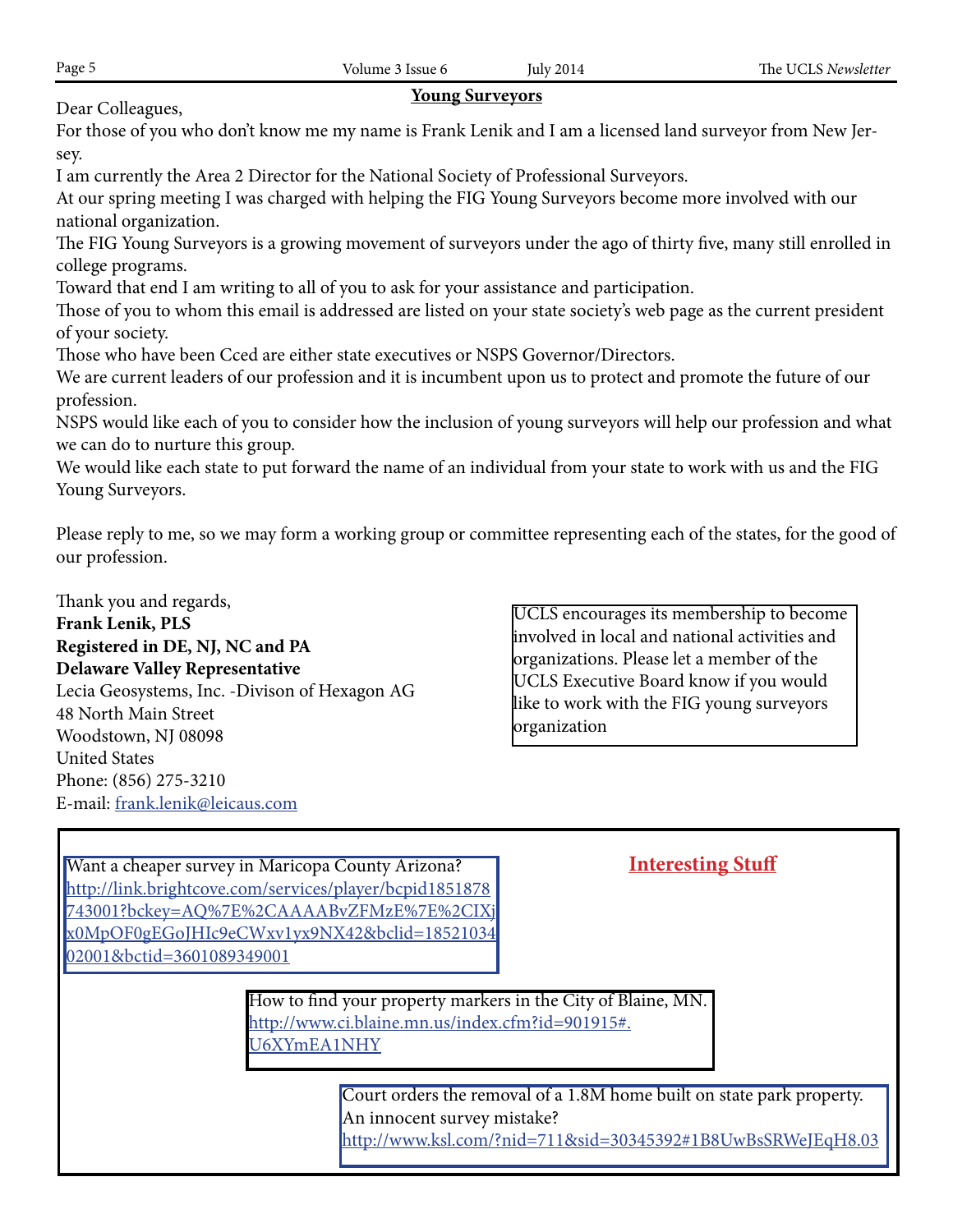# **CHAINING TALLY-TAG June What is It?**

| 10 or 90 links | The engineer's chain is 100 feet long and<br>is divided into one hundred links of one<br>foot each, the outside of which is the zero                                                                                        |
|----------------|-----------------------------------------------------------------------------------------------------------------------------------------------------------------------------------------------------------------------------|
| 20 or 80 links | point, or end, of the chain.                                                                                                                                                                                                |
| 30 or 70 links | In these chains, every tenth link - counting<br>from either end - is marked by a brass tag                                                                                                                                  |
| 40 or 60 links | having one, two, three, or four points<br>corresponding to the number of tens,<br>which it marks. The middle of the chain is<br>marked by a round tag. the 10-ft. and 90-<br>ft. points, the 20-ft. and 80-ft points, etc., |
| 50 links       | are marked alike; hence it is necessary to<br>observe on which side of the 50-ft. point a<br>measurement falls in order to read the<br>distance correctly.                                                                  |
| 60 or 40 links | Jim McConnell was the first UCLS<br>member that correctly identify last<br>month's "What is it" contest.                                                                                                                    |
| 70 or 30 links | The Gunter chain attachments denoted 10<br>links each of 6.6 feet and used to determine<br>intermediate distance points on the chain.                                                                                       |
| 80 or 20 links | Corbin VanNest, Arthur Lebaron, Jason<br>Felt, and Charles Heaton followed Jim's                                                                                                                                            |
| 10 or 90 links | response                                                                                                                                                                                                                    |

# *Requirements for licensure as a Professional Surveyor*

*Jeff Stromberg, PLS, a Geomatics student at Utah Valley University is conducting a study. He asks NSPS News & Views readers to please take a moment to answer a short (10 minutes or less) poll which is intended to find out the opinions of Professional Land Surveyors across the country regarding what should be required to obtain a professional license in land surveying. Jeff says, "I know your time is valuable, and I thank you in advance for taking this survey.*

*https://docs.google.com/forms/d/1fkIhiW9DEs5OxJ5gUDQY7w1R93423x1hgLLRolqk2F4/viewform*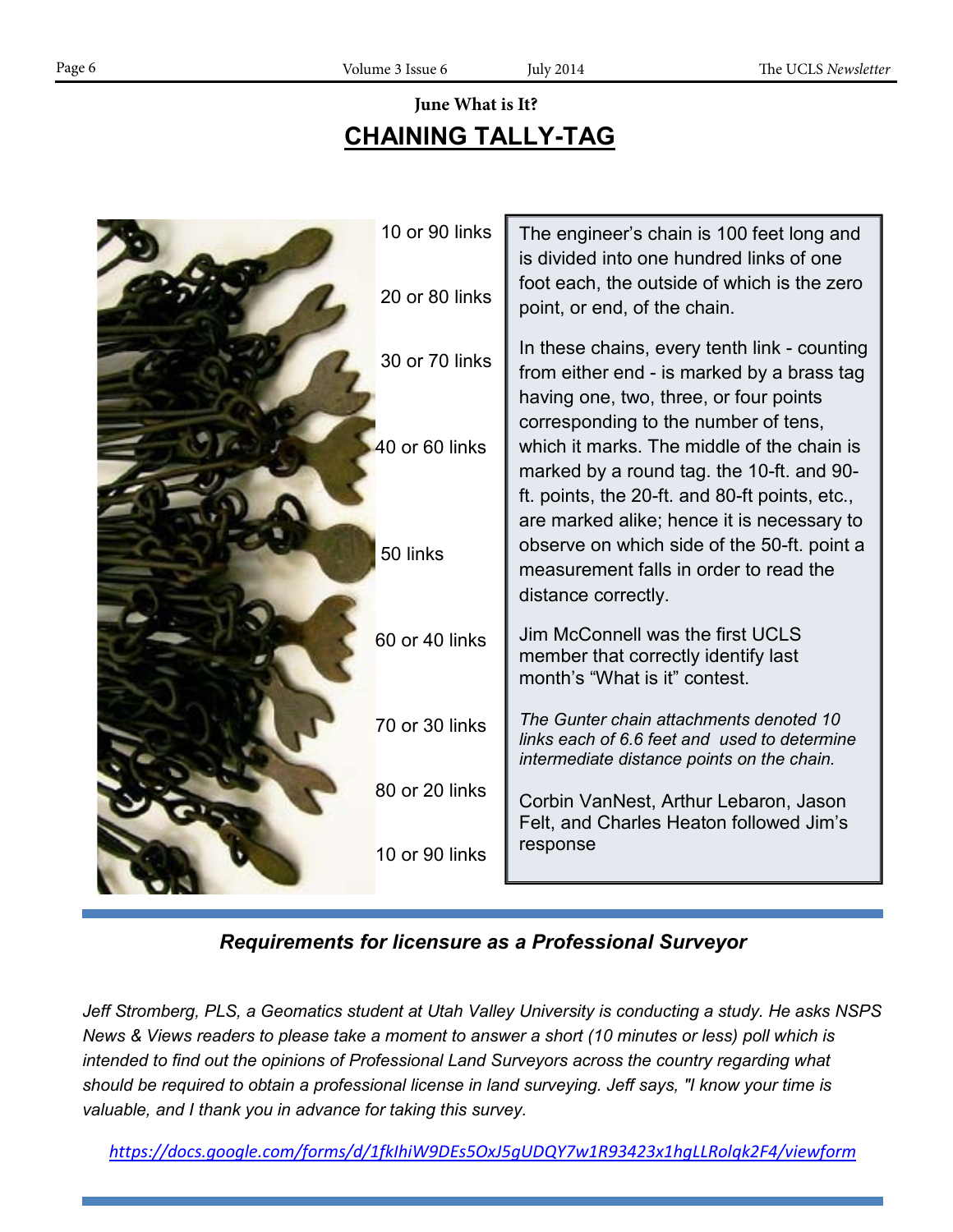**Which North Arrow belongs to which company?**



Answers on page 10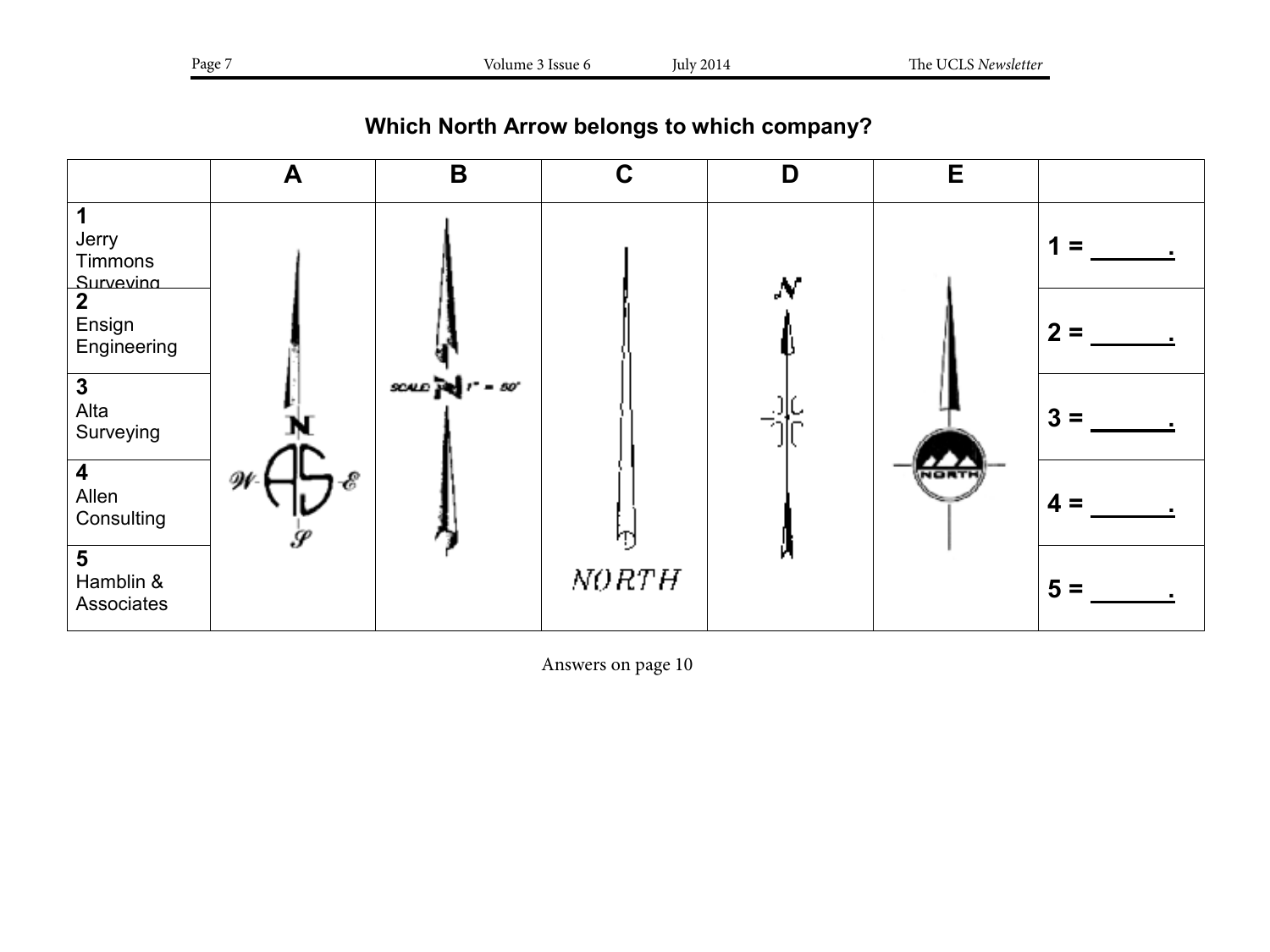# **The Perils of Skin Cancer - A Personal Account**

By Carl C. de Baca

# *At the Dermatologist's office - Fall - 2012*

 "Okay, the procedure we are going to do today is a simple biopsy. We are going to numb up the area around this sore and take a slice off. We will send it to the lab for analysis and in three or four days we will let you know the results. From the looks of it, I'd suggest it might be a basal cell carcinoma. How long did you say you have had this?" "Wow, that's a long time, why did you wait five years to seek treatment?"

 "Well, let me first say that if this is skin cancer, and I suspect it is, then this type, the basal cell carcinoma is the kind to have. It does not spread to other areas and the cure rate for this type of cancer is 98 to 99 percent with little likelihood of recurrence."

 "So we have taken a bit of material and that's left a kind of open wound. You should keep a bandage on this for the next few days."

# *Three days later*

 "So what's that band aid there are on your nose? Skin cancer huh? check this out ... I had one here, and one there and another one on my cheek and..."

 "Looks like skin cancer. Yeah, - I had spots removed on one ear and both arms. I have one here below my eye I need to get removed."

 "What's with the band aid? Skin cancer you say? Well it's kind of an occupational hazard for us, isn't it? I've got a spot on the back of my neck I need to watch and the tops of my ears have been scraped a couple times."

# *Four days later - at the Doctor's office (a Tuesday)*

"Well the results confirmed that you have a basal cell carcinoma. We are going to perform Mohs surgery today. It's and outpatient thing. We numb you up with some local anesthetic and remove the tumor slice by slice. This can take a few hours because we need to look at each slice under the microscope and then do another round until we have a sample that is clean and clear. Any questions

 "No, you shouldn't need another surgery for reconstruction later. We should be able to cut the area out, repair you and send you on your way, with just a post-op visit in about a week."

# *Four plus hours later*

"Well that last slice was clear, no signs of the carcinoma but we did have to take more than we anticipated."

 "No, we are not going to be able to do the repair today, the damage was too extensive. The procedure will be more than we can do here in this office. I am going to have you meet Dr. Johnson, a plastic surgeon. We have called ahead and he will see you as soon as you can get over there. We'll defer all post-op care including prescriptions for antibiotics and pain meds, to him."

 "No, you won't need to have a follow up visit here, except it would be a good idea to get annual checks from now on to make sure there are no other incidences of cancer."

# *Late that afternoon*

 "Well, let's take a look and see what we have to work with. I'm going to need to take pictures of this and then we can discuss options."

 "No, we won't be doing the surgery here. The excision was too extreme for such repairs to be done with just local anesthetic. This will have to be done under general anesthesia, which means it must be done in a hospital and I am booked up until Thursday. Let's schedule you for Thursday morning. Now let me explain what we are going to have to do."

 "You haven't seen what they took out? Let's get you a mirror. You see this area here - they took so much of your nose that it has collapsed. We'll need to find some cartilage to rebuild the nostril; we'll probably take it from your ear. Then we will need to do a pretty sizeable skin graft to repair your nose and fill in the hole in your cheek. The problem is, a skin graft this size of ten has difficulty taking. The repair will need to have good blood flow during the healing process. What we will do is called a 'forehead flap'. We make an incision above the eye, towards the top of your head and here, behind the hairline we spread out and cut a patch. Then we pull down the patch, still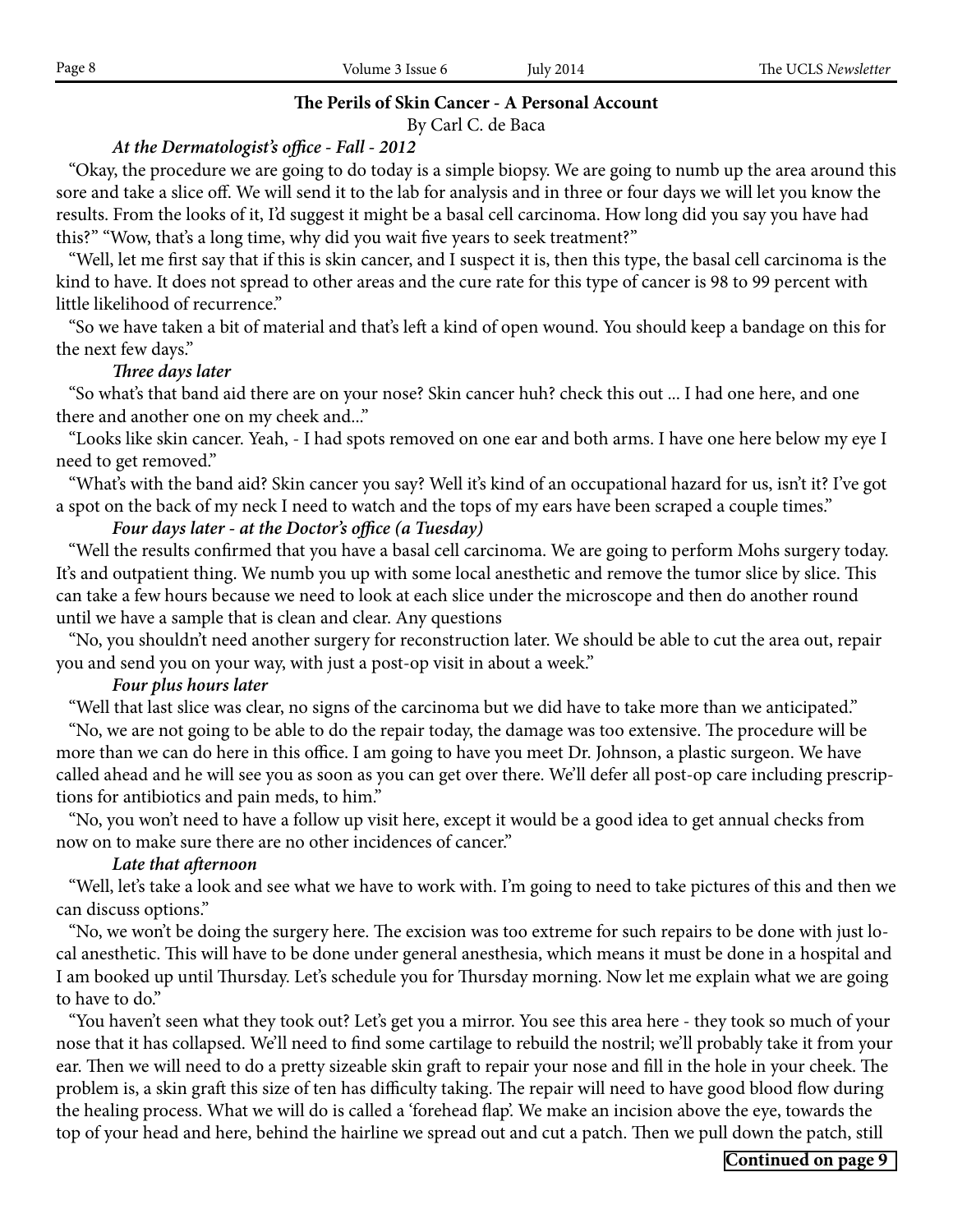### **The Perils of Skin Cancer Continued...**

attached to your forehead, and stitch it in place over your nose. This allows the graft to have blood flow during the healing process. In three weeks, we cut off the strip connecting the nose and forehead and move on to the next phase.

 "Yes, you will have a strip of flesh in front of your eye for this time. The success rate for this procedure is very high. After the strip is severed, we'll have to do one or two minor procedures for cosmetic purposes but I think when it's all done you'll be as good as new."

### *Three months later*

 "Well, you look pretty good. There is nothing there that catches my eye. The scar on your forehead is receding nicely and the color and shape of the graft are very good. The scar below you nose is almost invisible. Let's see you back on last time in three months."

 "No, the graft area is going to be basically numb for a while. As nerve connections are made, some feeling will come back and in a couple of years you will have some feeling. And the tissue should soften up and feel less hard and lumpy over the next few months."

### *Conclusion*

 There are three major types of skin cancer: melanoma, basal cell carcinoma, and squamous cell carcinoma. Surveyors, due to their long years in the sun are prone to all three types. The most dangerous form of skin cancer is melanoma. If not caught early, it has a high probability of metastasizing and in many cases is deadly.

 However, according to the Skin Cancer Foundation website, the other two aforementioned skin cancers can have serious consequences as well. Though basal cell and squamous cell carcinomas are not often fatal, they can be extremely destructive if not detected and treated early.

 Recent research from the Hospital of the University of Pennsylvania, in Philadelphia, indicates some basal cell and squamous cell carcinomas can be especially dangerous, growing, and spreading quickly. Called "aggressive non-melanoma" cancers," or ANMSCs, they can recur more of ten and lead to death more often than other types of basal cell carcinoma and squamous cell carcinoma. They mostly occur on the head, face, and neck and can be difficult to treat, since they tend to grow to 2- centimeter diameters or more. Removal of such a large cancer in the head, or neck tends to be quite disfiguring. Unfortunately, many patients often settle for less aggressive surgery for cosmetic reasons. Because ANMSCs penetrate more deeply than other non-melanoma skin cancers, the malignancy may recur, often in more virulent form.

The purpose of this article is to encourage you to practice sound preventative methods. Use sunscreen liberally and consistently. Pay attention to your ears, nose, and the back of your neck. Wear long sleeves whenever possible and see a dermatologist if you have any new freckles or moles, especially any with irregular shape or with an upraised nose and someday I might be able to feel it again. Surveying in the cold northern Nevada winter is now more miserable than ever, and yet somehow I feel lucky.



Protect yourself in five ways from skin cancer





Please pass/share and stay healthy.